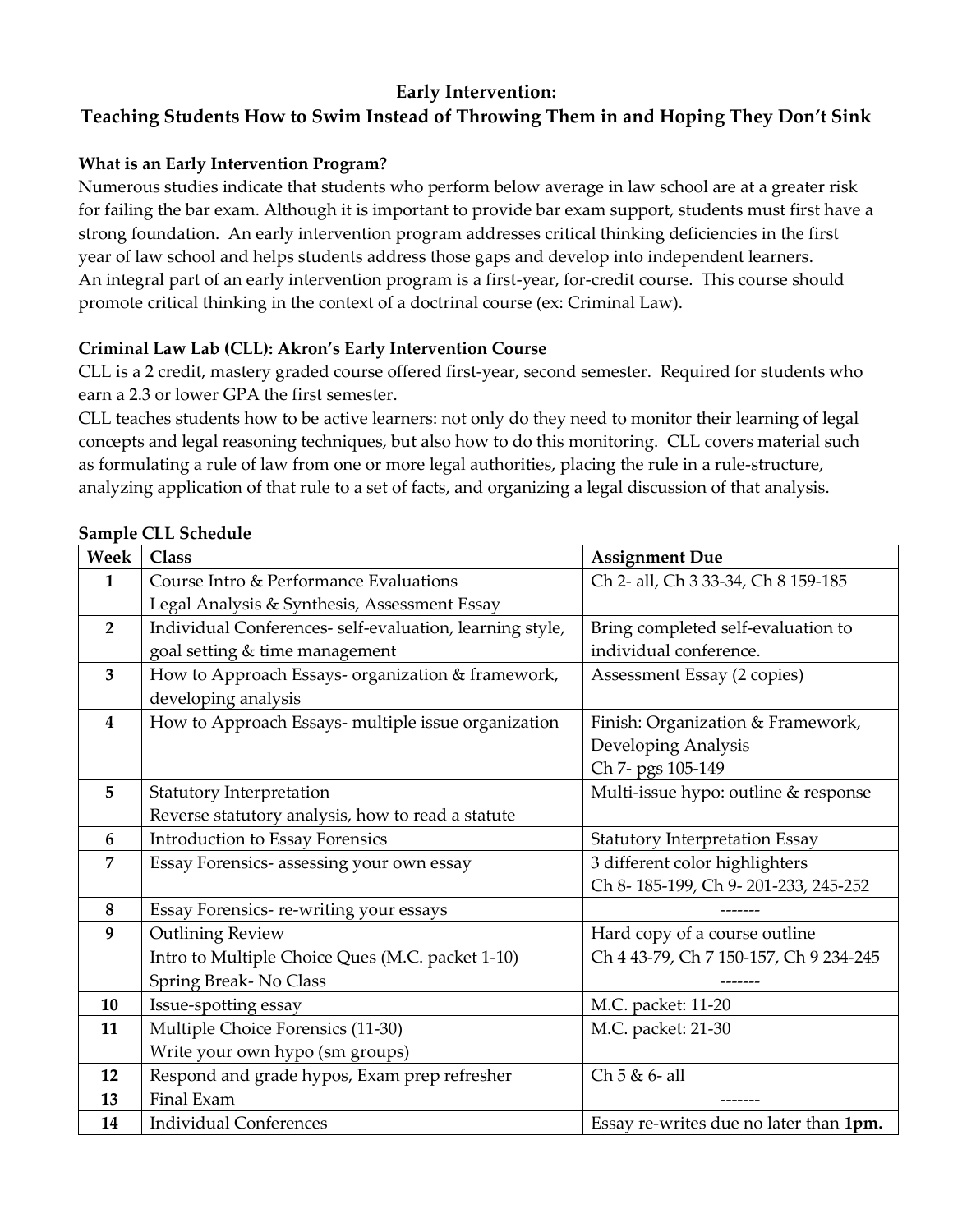#### **Exam Reviews & Self Evaluations**

The key to improving academic performance is to identify the causes. Exam Reviews and Self-Evaluations will assist you in doing this and allow you to make the changes necessary to improve your academic performance.

#### **Exam Reviews**

The goal of these meetings is to identify your strengths and weakness so you can build on the strengths and improve weak areas.

Guidelines for a Productive Exam Review:

- To the extent possible, review your exam before the meeting.
- Attend the meetings with one thing in mind: learning from past experience and gaining from professional reaction to your work.
- This is not a time for you to apologize or defend your performance- the professor is not judging you as a person based on your exam.
- Take notes and take an active role in the meetings.
- Ask the professor to go through the exam with you and highlight hits and misses:
	- oWhat issues did you spot/miss?
	- oDid you set forth the applicable rule? Was it accurate?
	- oDid you develop the analysis, how could you better develop it:
		- o What arguments could you have made- policy, logical inferences, counter-args, etc.
		- o Did you explore the facts of the question thoroughly in light of the legal principles and issues identified?
	- oAre there any areas where you wasted your time?
		- o Look for places where you wrote a lot but earned little to no points because you were restating facts, copying quotes, reciting history, background, or general policy- apart from using this to analyze an issue.

oWas your writing organized- did you display rule/test framework properly and clearly? oDid you manage your time well?

oWhat aspects of your exam were strong?

oWhat preparation and study strategies will help me address weaknesses I displayed?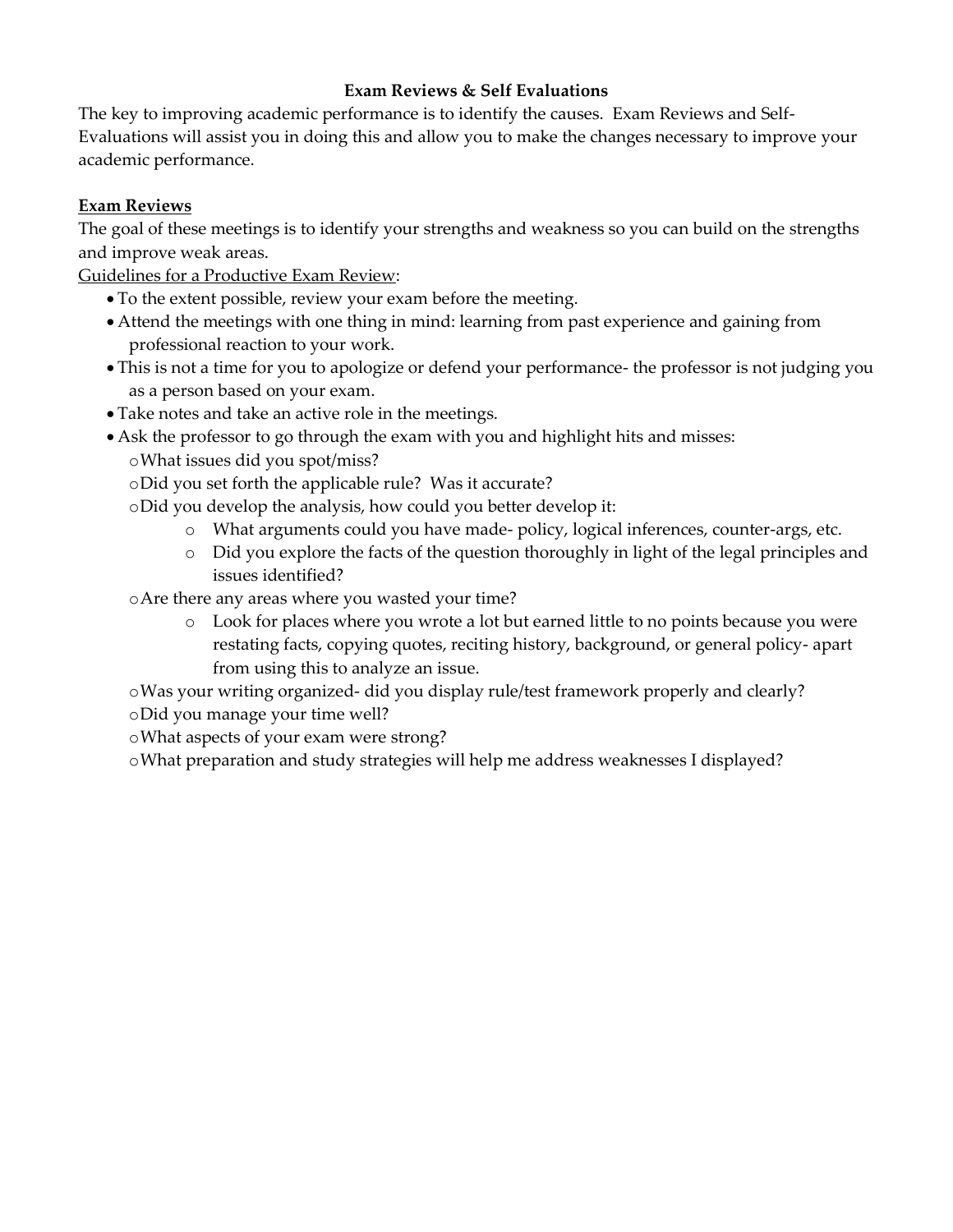# **Self- Evaluation**

Use the following questions to help you identify the source(s) of your academic performance issues.

| <b>GENERAL STUDY HABITS</b>                                                                | <b>YES</b> | N <sub>C</sub> |
|--------------------------------------------------------------------------------------------|------------|----------------|
| Devoted 45+ hours/week outside of class reading, briefing, reviewing, outlining, and       |            |                |
| answering hypos.                                                                           |            |                |
| Studied during most alert times.                                                           |            |                |
| Studied in an effective physical location with few distractions.                           |            |                |
| Refrained from emailing, texting, checking FB, surfing the internet, watching TV, or other |            |                |
| distractions when studying.                                                                |            |                |
| Familiar with my learning style and study in a way that best suits this style.             |            |                |
| Used my time efficiently and effectively.                                                  |            |                |

| <b>CLASS PREPARATION AND REVIEW</b>                               | Contracts | <b>Torts</b> | <b>Civ Pro</b> | Property |
|-------------------------------------------------------------------|-----------|--------------|----------------|----------|
| Regularly completed the assigned reading for class.               |           |              |                |          |
| Briefed cases throughout the semester.                            |           |              |                |          |
| Avoided using canned briefs.                                      |           |              |                |          |
| Usually understood what I read.                                   |           |              |                |          |
| When briefing or taking notes, usually put things in my own       |           |              |                |          |
| words.                                                            |           |              |                |          |
| Actively engaged in class, treating each question as though it    |           |              |                |          |
| were asked of me.                                                 |           |              |                |          |
| Took effective class notes.                                       |           |              |                |          |
| Refrained from texting, checking email, surfing the internet in   |           |              |                |          |
| class.                                                            |           |              |                |          |
| Spent 10 minutes each day reviewing what was covered,             |           |              |                |          |
| correcting notes, etc.                                            |           |              |                |          |
| Went to the professor when I had questions about the material.    |           |              |                |          |
| Created my own outlines, flowcharts or flashcards (individually   |           |              |                |          |
| or with a study group).                                           |           |              |                |          |
| Wrote and answered my own hypos.                                  |           |              |                |          |
| Attended ASP study sessions.                                      |           |              |                |          |
| Throughout the semester regularly reviewed the course material-   |           |              |                |          |
| on my own or with someone else.                                   |           |              |                |          |
| Prior to reading week- wrote out responses to practice questions. |           |              |                |          |
| Took advantage of opportunities for self-assessment (practice and |           |              |                |          |
| feedback from professor, ASP office, peers).                      |           |              |                |          |
| Limited use of commercial study aids for substantive material.    |           |              |                |          |
| Avoided last-minute cram sessions.                                |           |              |                |          |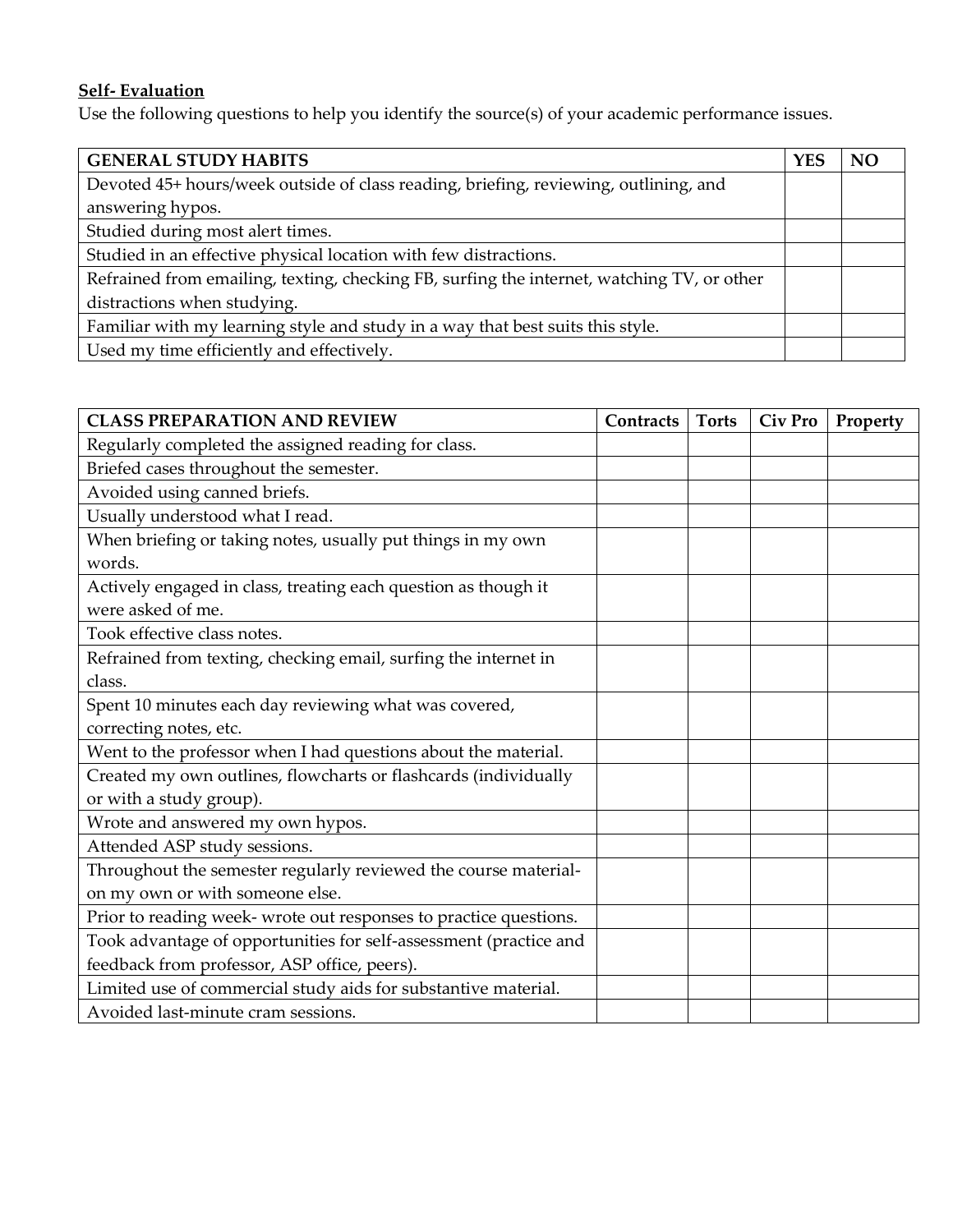| <b>EXAM PREP AND EXAMS</b>                                          | Contracts | <b>Torts</b> | Civ Pro | Property |
|---------------------------------------------------------------------|-----------|--------------|---------|----------|
| During reading and exam period- studied at least 30 hours/exam.     |           |              |         |          |
| Did not create outlines during reading week.                        |           |              |         |          |
| Streamlined and condensed outlines as I became more comfortable     |           |              |         |          |
| with the material.                                                  |           |              |         |          |
| Study time was fairly evenly divided between reviewing the          |           |              |         |          |
| outline, answering practice questions, and assessing responses.     |           |              |         |          |
| Took one or more practice exam under exam conditions.               |           |              |         |          |
| Practiced writing responses to questions where the facts or the law |           |              |         |          |
| were ambiguous.                                                     |           |              |         |          |
| Did not cram or stay up all night the night before the exam.        |           |              |         |          |
| At the start of the exam I looked over the questions, their point   |           |              |         |          |
| values, and made note of the recommended time limits.               |           |              |         |          |
| Followed time limits for each question.                             |           |              |         |          |
| Understood the exam questions.                                      |           |              |         |          |
| For each essay question- took notes and outlined before writing.    |           |              |         |          |
| Resisted the urge to start writing/typing immediately.              |           |              |         |          |
| Read the call of the question before the fact pattern.              |           |              |         |          |
| Marked important facts on the exam paper and jotted down            |           |              |         |          |
| relevant issues.                                                    |           |              |         |          |
| Had enough time to respond to all the questions.                    |           |              |         |          |
| If you finished early, reviewed work to make sure you covered all   |           |              |         |          |
| issues, used all facts, answered all questions, etc.                |           |              |         |          |

| NON-ACADEMIC ISSUES THAT AFFECT LAW SCHOOL PERFORMANCE                                       | <b>YES</b> | N <sub>O</sub> |
|----------------------------------------------------------------------------------------------|------------|----------------|
| I took care of myself- balanced academics with activities and personal interests.            |            |                |
| Kept in touch with family and friends outside of law school.                                 |            |                |
| I value myself as a person, whatever my grades might be.                                     |            |                |
| I have a group of law school friends who can help me when things go wrong.                   |            |                |
| Exercised or was active on a regular basis.                                                  |            |                |
| Regularly got 6-7 hours of sleep per night.                                                  |            |                |
| For the most part, had a somewhat healthy diet.                                              |            |                |
| Consumed hyper-caffeinated beverages (i.e., Red Bull) on a regular basis.                    |            |                |
| Dealt with stress effectively.                                                               |            |                |
| Struggled with staying motivated through the semester.                                       |            |                |
| If I experienced any problems, academic or non-academic, I talked it over with a professor,  |            |                |
| the ASP Director, Dean Thorpe, or other school personnel.                                    |            |                |
| Kept sight of and reminded self of professional goals.                                       |            |                |
| Took stock of my skills that will be of value to the legal profession.                       |            |                |
| Stable living arrangements (roommate, security, etc.)                                        |            |                |
| Have my finances under control (didn't run out of money).                                    |            |                |
| If I have a significant medical condition or disability, I received treatment or appropriate |            |                |
| accommodations.                                                                              |            |                |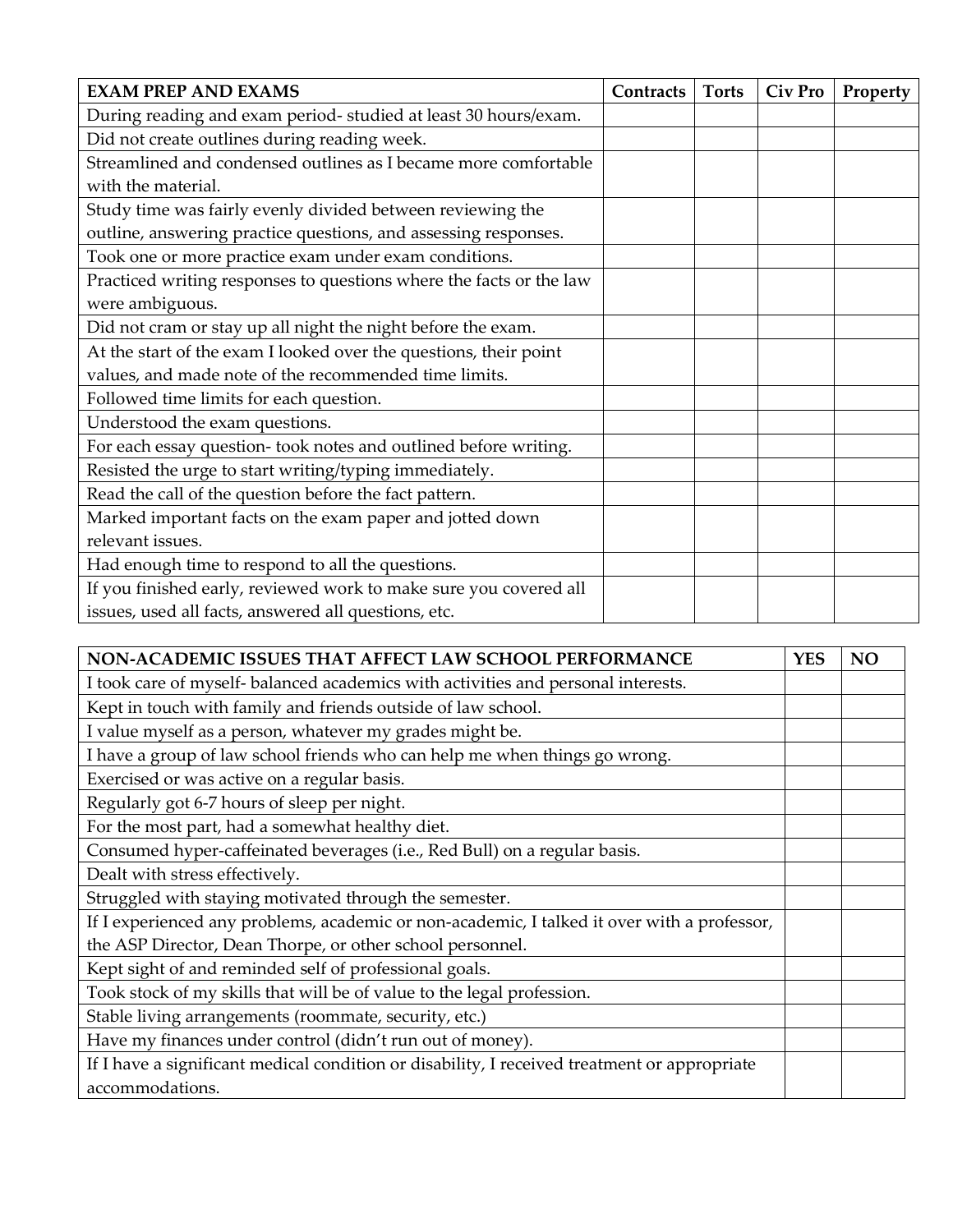#### **Tying it All Together**

Complete this after you meet with professors, write exam reviews, and take the self-evaluation.

What did I do well?

- Contracts
- Torts
- Civil Procedure
- Property

What did I do poorly?

- Contracts
- Torts
- Civil Procedure
- Property

Look at all exams together and ask:

- Did I do better in certain subjects or certain types of exams? Why?
- What was the most common comment from my professors?
- What was my most common error?

Overall, what did you find most challenging about your first semester of law school?

#### *Based on the above evaluations, list at least one specific thing in each category you can do to improve your academic performance this semester:*

General Study Habits:

Class Preparation and Review:

Exam Preparation and Exams:

Non-Academic Issues: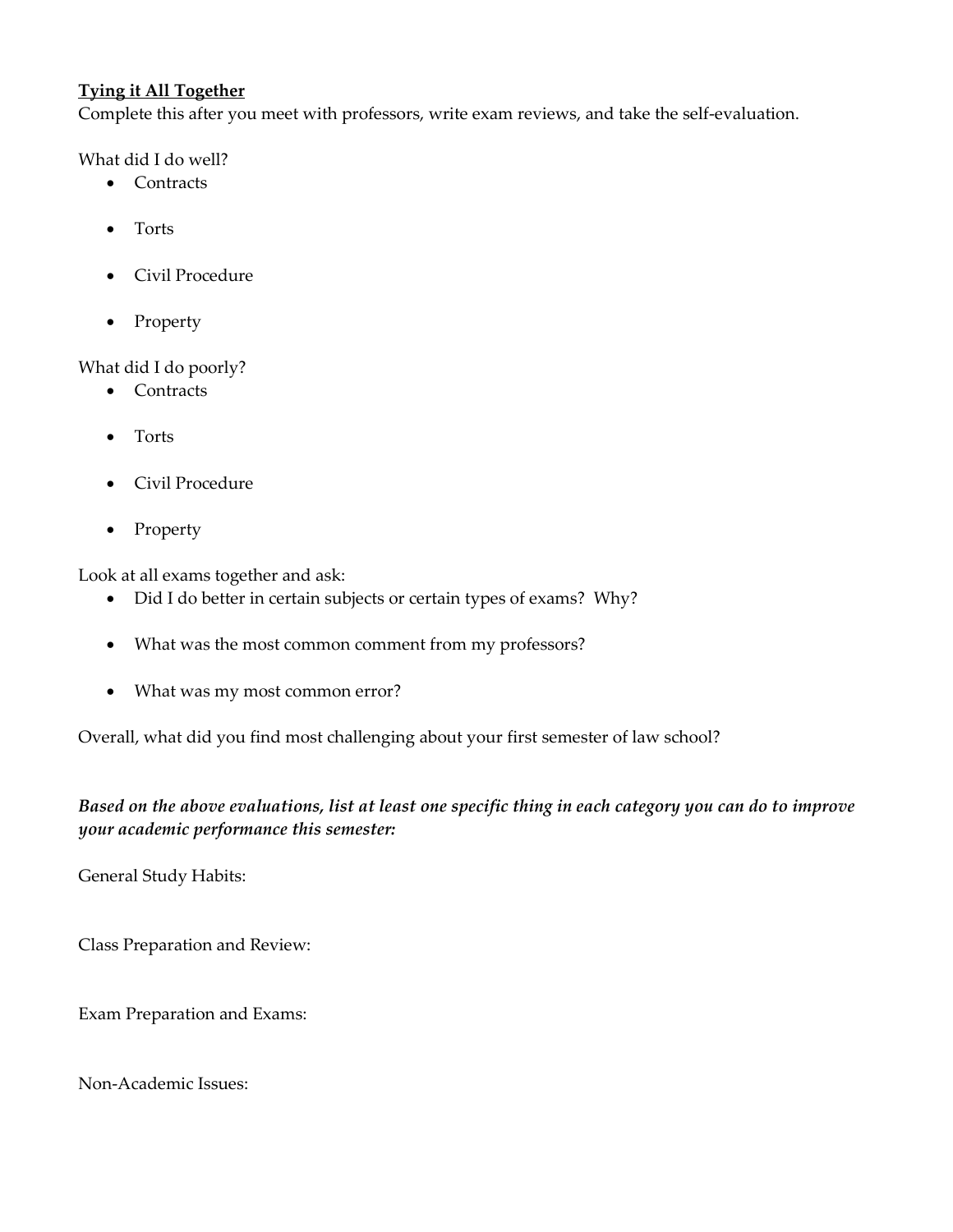mmmmm

## **Self-Evaluation**

Complete this and bring it to your first meeting with Professor Kelly.

Use the following questions to help you identify the source(s) of your academic performance issues.

| <b>GENERAL STUDY HABITS</b>                                                                | <b>YES</b> | <b>NO</b> |
|--------------------------------------------------------------------------------------------|------------|-----------|
| Devoted 45+ hours/week outside of class reading, briefing, reviewing, outlining, and       |            | V         |
| answering hypos.                                                                           |            |           |
| Studied during most alert times.                                                           | X          |           |
| Studied in an effective physical location with few distractions.                           |            |           |
| Refrained from emailing, texting, checking FB, surfing the internet, watching TV, or other |            |           |
| distractions when studying.                                                                |            |           |
| Familiar with my learning style and study in a way that best suits this style.             |            |           |
| Used my time efficiently and effectively.                                                  |            |           |

| <b>CLASS PREPARATION AND REVIEW</b>                                                                              | <b>Contracts</b>         | <b>Torts</b>             | Civ Pro | Property |
|------------------------------------------------------------------------------------------------------------------|--------------------------|--------------------------|---------|----------|
| Regularly completed the assigned reading for class.                                                              | Κ                        | $\star$                  |         |          |
| Briefed cases throughout the semester.                                                                           |                          |                          |         |          |
| Avoided using canned briefs.                                                                                     |                          | $\star$                  |         |          |
| Usually understood what I read.                                                                                  | ┶                        |                          |         |          |
| When briefing or taking notes, I usually put things in my own<br>words.                                          |                          | $\ddag$                  |         |          |
| Actively engaged in class, treating each question as though it<br>were asked of me.                              |                          |                          |         |          |
| Took effective class notes.                                                                                      | $\overline{\phantom{a}}$ | ⊀                        |         |          |
| Refrained from texting, checking email, surfing the internet in<br>class.                                        |                          | $\star$                  | ۰.      |          |
| Spent 10 minutes each day reviewing what was covered,                                                            |                          |                          |         |          |
| correcting notes, etc.                                                                                           |                          |                          |         |          |
| Went to the professor when I had questions about the material.                                                   | $+$                      | $\bm{+}$                 |         |          |
| Created my own outlines (individually or with a study group).                                                    | 乇                        | 乁                        |         |          |
| Created my own flowcharts or flashcards.                                                                         |                          | $\overline{\phantom{a}}$ |         |          |
| Wrote and answered my own hypos.                                                                                 |                          |                          |         |          |
| Attended ASP study sessions.                                                                                     | $\, \pm \,$              | $\star$                  |         |          |
| Throughout the semester regularly reviewed the course material-<br>on my own or with someone else.               | $\star$                  | $\overline{\mathcal{X}}$ |         |          |
| Prior to reading week- wrote out responses to practice questions.                                                | $\star$                  | $\star$                  |         |          |
| Took advantage of opportunities for self-assessment (practice and<br>feedback from professor, ASP office, peer). | $\star$                  | $\mathbf{\hat{X}}$       |         |          |
| Took one or more practice exams under exam conditions.                                                           |                          |                          |         |          |
| Limited use of commercial study aids for substantive material.                                                   | $\star$                  |                          |         |          |
| Avoided last-minute cram sessions.                                                                               |                          |                          |         |          |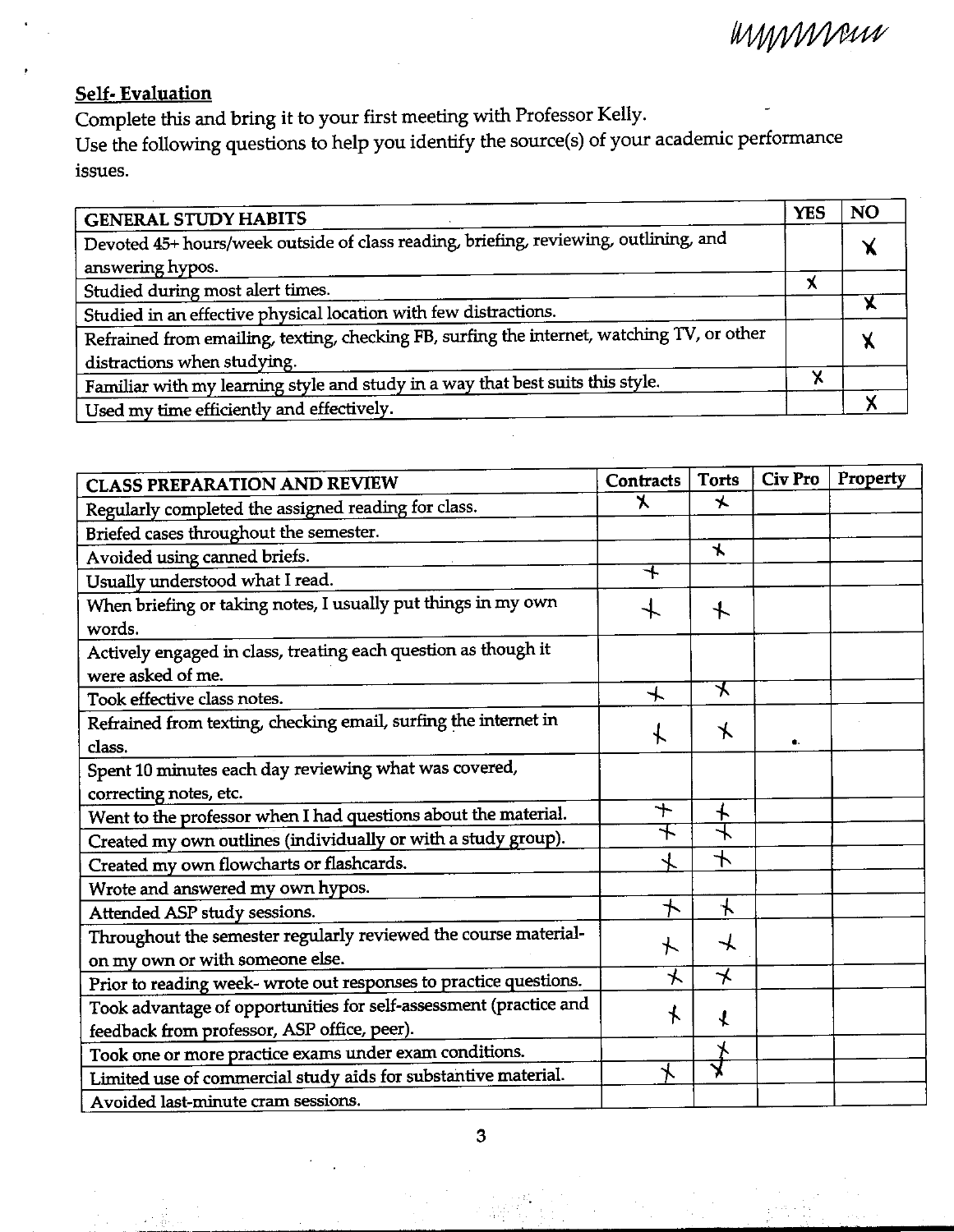

Overall, what did you find most challenging about your first semester of law school? writing and articulating full, indept answers Finding effective study habits Time management [Need to stop checking FB and tecting  $\Box$ 

Based on the above evaluation, list at least one thing in each category you can do to improve your academic performance this semester:

General Study Habits: - VISit library more frequently - review material after each class  $-$  Write down questions Class Preparation and Review: More effectively -reach ahead time - Brief every case a skim before class - Make notes about Questions I have - meet wy cravens as least once weekly Exam Preparation and Exams: -mm. Lettre Madrog week (start about 3 weeks into sem.) - use nore flush cards - MORE HYPOS!! Non-Academic Issues: - Stop bad habits - WOYKOUT 3x/WEEK, 20 MIN. - Focus more on school ; not non academic issues  $(reiAnmshms)$